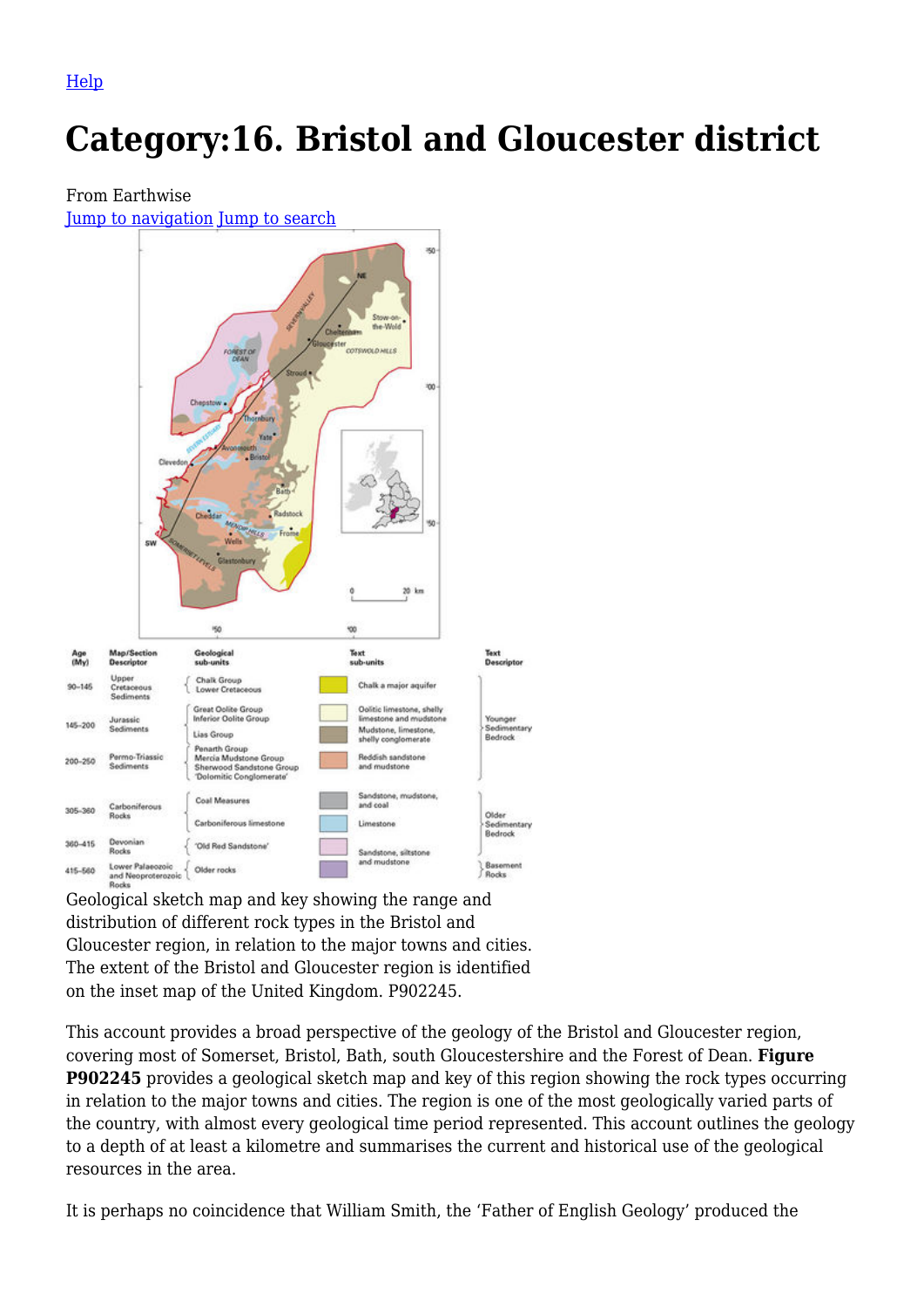World's first geological map in this region, based on the country around Bath. The region also hosts some well-known geological sites including Cheddar Gorge, the Bath Hot Springs and the Avon Gorge. Exploitation for mineral resources including lead, zinc, iron, coal and limestone (for aggregate and building stone) has taken place since Roman times. Consequently, there is a long heritage of geological research. The surface geology is reasonably well known, particularly from surface outcrops and especially in coalfield areas where records from coal mines, deep boreholes and exploration surveys provide information on the geology up to 300 m below the surface. Although geophysical seismic surveys, which provide information on the rocks by sending sound waves through the ground, have provided some data, the lack of deep boreholes means much of the geological structure and details of the rocks themselves below this depth remains poorly understood.

# **Subcategories**

This category has the following 3 subcategories, out of 3 total. The number of included categories (C), pages (P) and files (F) is stated in brackets.

- ► [Bristol and Gloucester district summary](http://earthwise.bgs.ac.uk/index.php/Category:Bristol_and_Gloucester_district_-_summary) (4 P)
- ► [Bristol and Gloucester region](http://earthwise.bgs.ac.uk/index.php/Category:Bristol_and_Gloucester_region) (54 P)

#### **B**

 $\bullet$   $\triangleright$  <u>[Bath - the geology of the area](http://earthwise.bgs.ac.uk/index.php/Category:Bath_-_the_geology_of_the_area)</u> (1 C, 18 P)

Retrieved from

'[http://earthwise.bgs.ac.uk/index.php?title=Category:16.\\_Bristol\\_and\\_Gloucester\\_district&oldid=275](http://earthwise.bgs.ac.uk/index.php?title=Category:16._Bristol_and_Gloucester_district&oldid=27578) [78](http://earthwise.bgs.ac.uk/index.php?title=Category:16._Bristol_and_Gloucester_district&oldid=27578)'

[Categories:](http://earthwise.bgs.ac.uk/index.php/Special:Categories)

- [Regional Geology overview](http://earthwise.bgs.ac.uk/index.php/Category:Regional_Geology_overview)
- [Geological regions of England](http://earthwise.bgs.ac.uk/index.php/Category:Geological_regions_of_England)

## **Navigation menu**

#### **Personal tools**

- Not logged in
- [Talk](http://earthwise.bgs.ac.uk/index.php/Special:MyTalk)
- [Contributions](http://earthwise.bgs.ac.uk/index.php/Special:MyContributions)
- [Log in](http://earthwise.bgs.ac.uk/index.php?title=Special:UserLogin&returnto=Category%3A16.+Bristol+and+Gloucester+district&returntoquery=action%3Dmpdf)
- [Request account](http://earthwise.bgs.ac.uk/index.php/Special:RequestAccount)

#### **Namespaces**

- [Category](http://earthwise.bgs.ac.uk/index.php/Category:16._Bristol_and_Gloucester_district)
- [Discussion](http://earthwise.bgs.ac.uk/index.php?title=Category_talk:16._Bristol_and_Gloucester_district&action=edit&redlink=1)